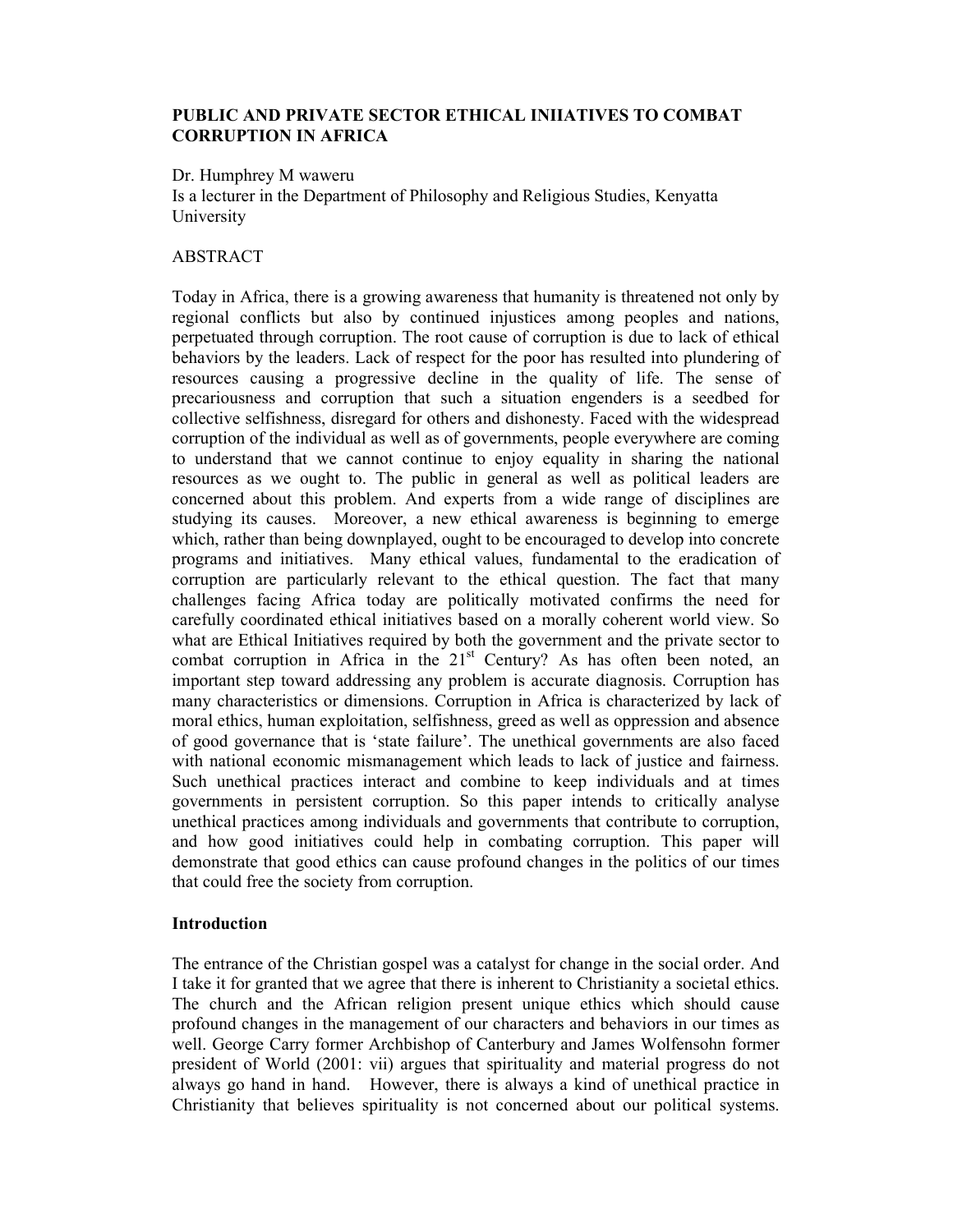Avoiding spiritual issues, and describing them as 'worldly concerns' in Christianity produces negative effects in any given society (Botman 1997:72). The role of the Church goes beyond temporal concerns altogether. But there is an important conversation taking place between the public and the private sectors in order to improve our society. Two modes of ethical behaviorism can be deduced from these two institutions on the one hand there is public ethics (common public morality) and on the other hand private sector transformative ethics (individual morality). Unless Christianity and other religions present in Africa have differentiated these two, it becomes a problem rather than the solution it initially intended. The religious groups are in need of vying for the power to control the way society act once faced with corruption, crime as well as other realities.

We are not however here to elaborate on the merits and demerits of the tension existing between Christianity and the society. Neither will it serve the purpose of this gathering to engage in the old styles of 'dispute about the relationship between Church and politics or faith and politics' (Botman 1997:72). Our objective in this gathering is to make a choice and start a movement, the movement of the philosophers participating in ethical initiatives that leads to good policies in an African context. Obviously it has taken Africans more than five decades to get to this point as we struggle to find our legitimate orientation in ethical standards that are required to guide our morality. In order to make this choice and establish this movement we need to look for a new way of fighting impunity in Africa. The main problem of the debate on how and why the public and private sectors should or should not be involved in ethical initiatives is precisely the way in which the problem is formulated. The way we see impunity as a problem, is the problem. I do hope that you will all see how this presentation is also an attempt to subvert the way in which the problem of corruption is commonly presented among us in Africa. Some regard corruption as their personal opportunity to enrich themselves at the expense of the poor. Others work centrally with a conflict based presupposition that poses the corrupt leaders as their own sons and daughters (Tribesmen and women) who should not be touched once ethical standards are demanded. These stands are extreme and take such an uncritical position regarding corruption, as in contrast to their ethical requirements, that the unique character and integrity of the individuals is sacrificed in the interest of protecting the so called 'our people'. This phrase 'our people' can almost be blamed for impunity in Africa.

## **'Impunity' an ethical problem**

This is a global problem and unethical issue that is proving hard to deal with particularly in our own African context. It is a problem that needs to be addressed quickly in our societies. This paper considers impunity as the main cause of ethical disintegration particularly in ethnicity intolerance, corruption and other stemming social evils in Africa. So our main concern is how can we eradicate the culture of impunity in Africa through the public and private sector partnership through ethical initiatives? According to a Un Special Repertoire Louis Joinet (2009:2) there is an urgent need to combat impunity because human rights violations thrive in a culture of impunity, and for that matter corruption flourish better in it. In the African continent impunity is simply the dictator's potent weapon and obviously the poor people's ultimate injury. According to Kimathi (2010:17) impunity is a behaviour that develops from a null expectation of punishment after wrong doing resulting into a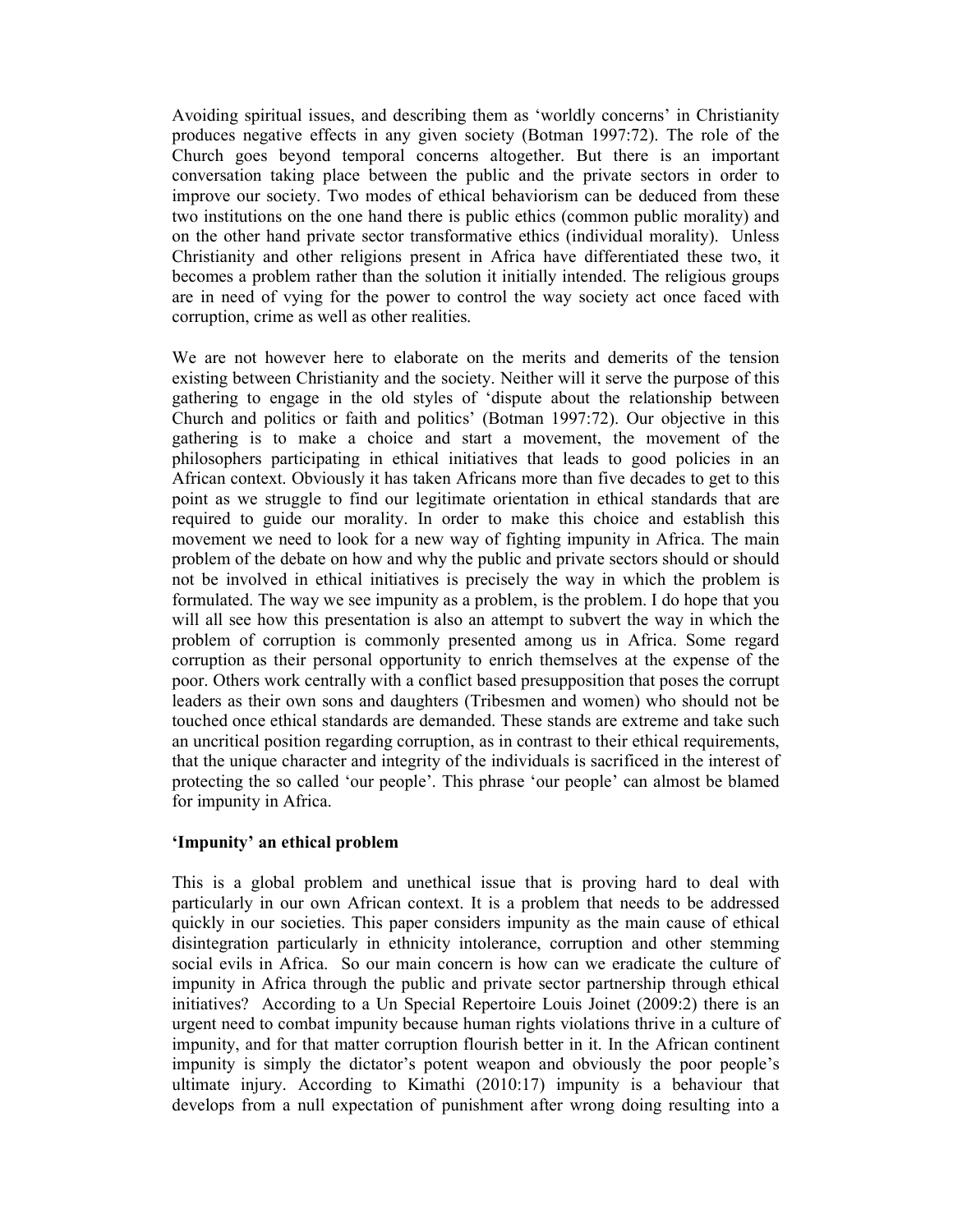culture of corruption within systems of patronage. In such a case the judiciary and security are protected by special jurisdictions in the name of immunities.

So in Africa this unethical culture of impunity has resulted into Africa's own failure to hold senior government officials and political leaders accountable for evils like torture, murder, fraud, rape, land grabbing and other serious crimes against their own people that they ought to protect. This is ethically wrong and every serious citizen needs to speak against such behaviors both in public and private sector's pulpit. Majority of people who are caught on the wrong side of the law are able to evade the rule of law depending on their status. This means that there are people who will be punished and others who will enjoy freedom instead of punishment.

In the African continent, we have a number of nations where impunity and corruption are the order of the day. And if I mention a few, Libya, Democratic Republic of Congo, Northern Sudan, Somalia, Zimbabwe, Egypt, Uganda and Kenya are some of Africa's' worst bleeding stations for impunity. Infact the International Criminal Court was formed in July 2002 as an attempt to deal with impunity in Africa, a disease that needs to be eradicated. In Africa the tussle for leadership positions has been a strong feature of governance. People compete for public office not because they need to offer service but to win positions of power and privilege. Such competition underplays the importance of the links between responsibility, authority (power) and accountability.

Our Kenyan situation is no different from the rest of Africa, 'a climate of impunity prevails' as reported by Philip Alston (2009:5) a Un Special Repertoire after 2007 Post Election Violence (PEV). For Kimathi (2010:12) impunity has a long history in our country and has become almost our way of life. This is backed up by the current Attorney General, who argues that Kenya has historically been dubbed undemocratic country characterized by a 'backward political culture' (Githu Muigai 1995:45). So we can argue that impunity is refined and sharpened as an art of oppression in the society and its end results is corruption. And for this reason the Kenyan old Constitution was amended for more than 30 times between 1963 and 1995 with an aim of 'consolidating the power' into an individual being (Kimathi 2010:17). Such amendments are the root cause of impunity and corruption.

The end result of this consolidation of power from 1963 to 1995 was bad governance which promoted repression, abuses of human rights, ethnicity, nepotism, patronage and widespread corruption. We ended up with institutionalization of the use of violence, manipulation of ethnicity for political and economic gain with concomitant deprivation and inequality distribution of resources, as well as the breakdown of state institutions (cf Mbai 2003:55). All these landed the country into a repeated failure to wipe out ethnicity, impunity, corruption as well as other immoral behaviors which have often resulted into cycles of violence, the worst being witnessed in January 2008. So there is need for dialogue through such forums to ask constructive ethical questions about the phenomena of corruption in Africa. More particularly we need to question whether African Religious ethical standards have been taken for granted in our context and if this had any role to play in constituting the prevailing culture of corruption in Africa. A conversation of this nature comes in as a hardy tool for public and private sectors reconstruction of ethical standards aimed at the eradication of corruption affecting our continent. So what is corruption?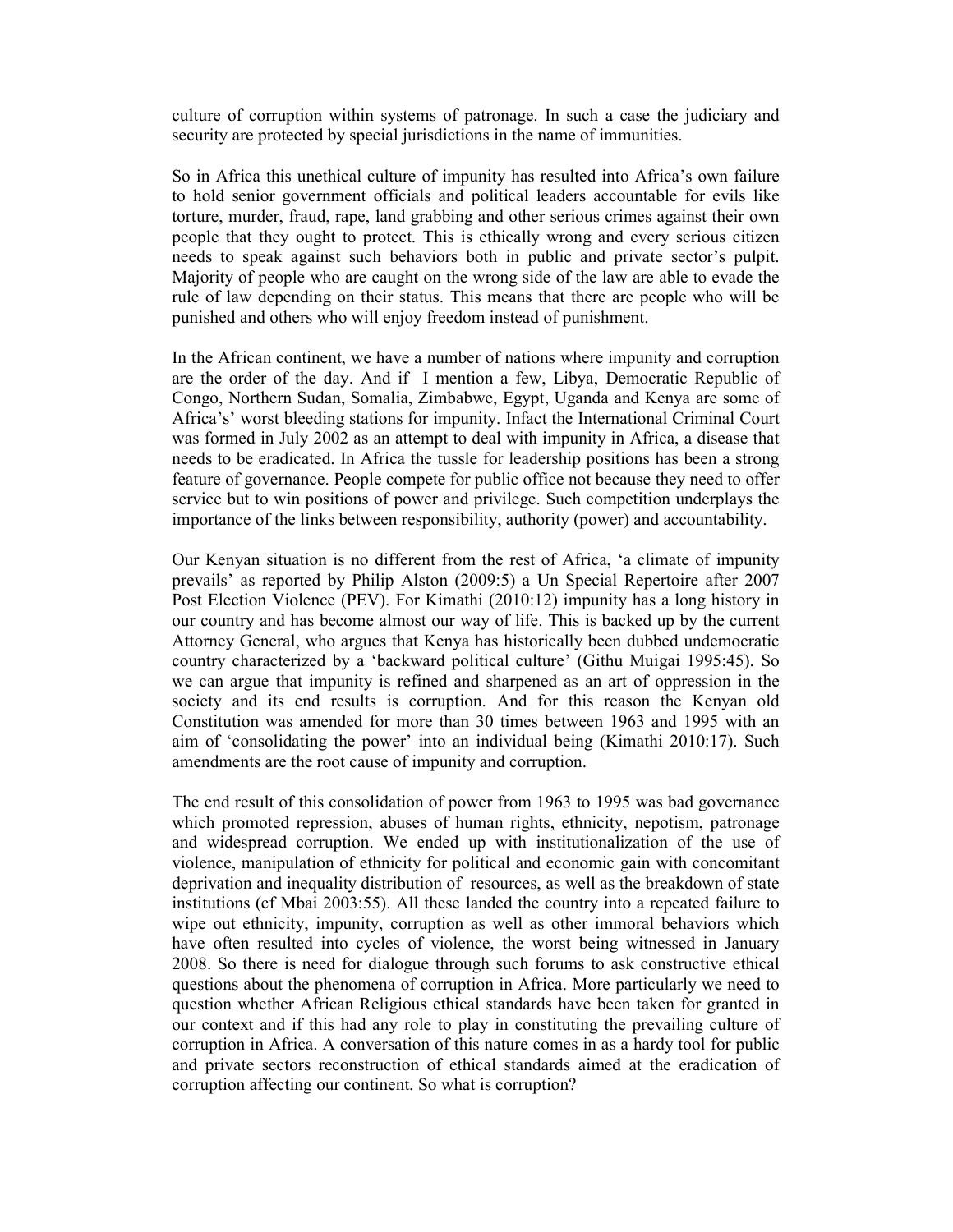# **Corruption in Africa**

It is good to remember that corruption is a global issue. It is present practically speaking in every country and impacts on people's lives everywhere. What is different in these countries is the level of corruption.

Corruption thrives anytime systems have failed to be in place to ensure there is accountability in every sphere of life. The fight against corruption becomes easy when the desire and the will to establish and operate accurate systems of accountability are strong among the people. Corruption is simply the abuse of an influential position for personal gains. It is an exploitation of a system for securing unmerited advantage (Kolade 2001:79) and when systems are not in place agents of corruption increase. In the first place corruption is propagated by the people holding influential positions in public or private sectors, if they have access to the people's shared resources as stewards. Secondly corruption is enhanced by people who have the capacity to lobby those in positions for access to preferential or undue advantage. Such people are agencies of corruption.

The major cause of corruption is lack of accountability among leaders of both public and private sectors. A quick search at African situations portrays that even where systems for promoting accountability existed in the first place; they have deliberately been ignored due to the highly centralized system of executive power. Leaders tend to represent vested interests rather than peoples' interest, so that their presence either in Parliament or in high positions becomes an opportunity to siphon public resources into personal pockets. Such leaders will do nothing to correct the institutional weaknesses present in their systems. They will instead perpetuate public policies that generate economic rents. It would even be worse if the government was not elected into office like in the case of Somalia, because leaders suspend the constitutionality of the people and operate outside the controls by which a society normally runs itself. Such leaders obviously promote poverty, ethnic hatred, and make people dependent upon the good will and favour of those who allocate community resources.

The worst comes when such a government 'shifts goalposts' without notice to create uncertainty and instability resulting to an institutionalized corruption. With change of goalposts leaders are left with wide discretion with no accountability. The end results are that policies are poorly designed, articulated or communicated even if the laws were in place. In such a case informal systems are often given priority making sure that no one is interested with ethical code of conduct. Finally public servants are poorly enumerated, thus encouraging individuals to seek alternative means to make ends meet. At such a point people have a tendency of forsaking their religious obligations.

## **Religious ethical Presence Ignored**

People of faith from all religions and in particular Christians are interested in being present. In Christian thinking absentee Christianity is never really an option, they want to be visibly present through behaviorism that stamps that presence. That is why we build churches, ring church bells as well as light candles in them because people want Christianity to be present as our own way of expressing our ethics. People will challenge Christians to behave well not because they want to go to heaven, but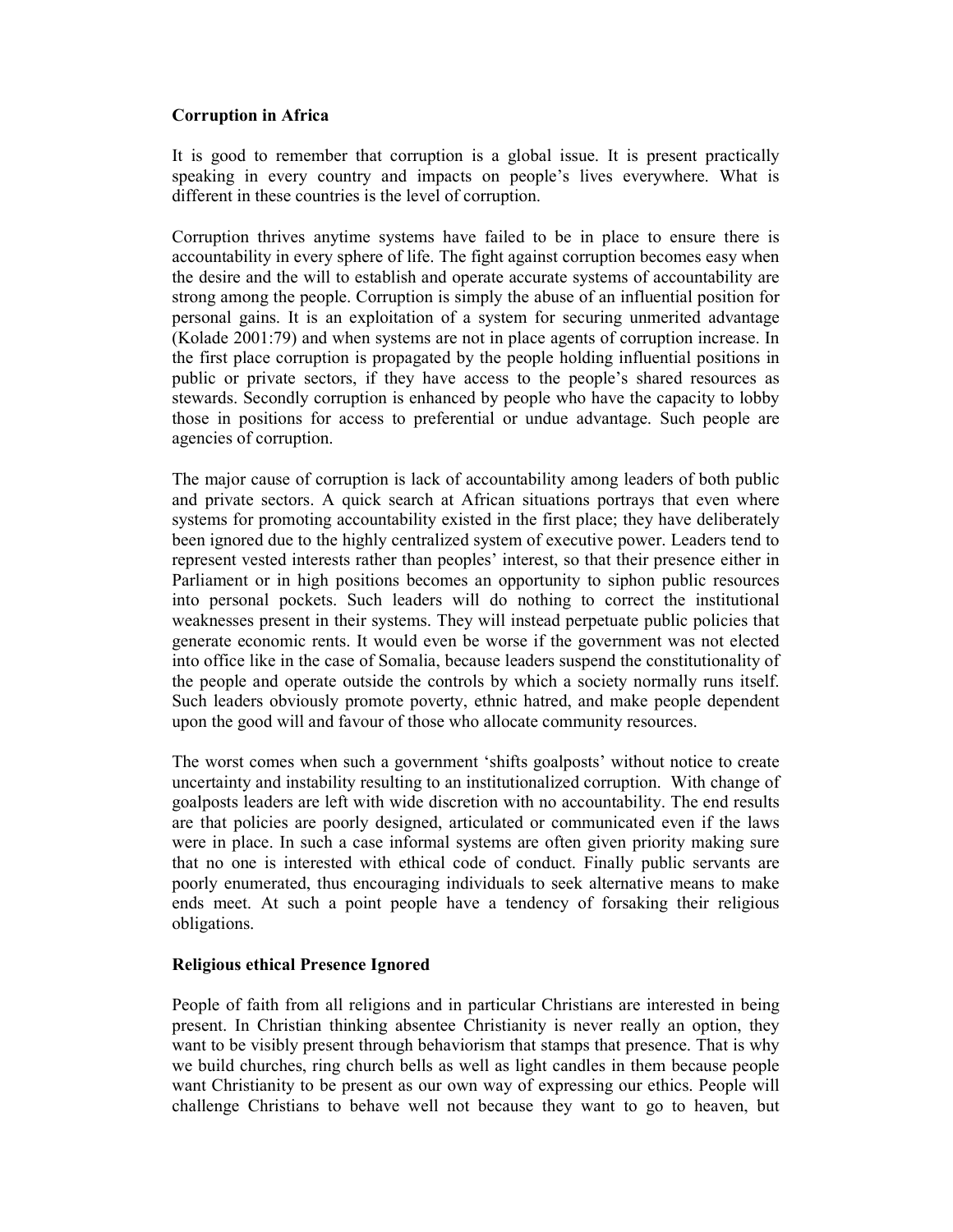because they were reassuring themselves that Christianity was still alive. So you will hear even somebody who never goes to church ask are you not a Christian?

Presence is what they want for it is core of Christianity; it is not our presence that matters but our behaviors in a given community. The Bible requires all Christians to be ethically conscious in season and out of season in order to communicate the mediated presence of the reign of God. Through an emphasis of ethical initiatives God is mediated, not only in the church, 'but also in courts of political power' (Botman 1997:73) in order to impact the world on every aspect of life. From a biblical perspective Christian presence is not a passive embodiment of God's presence. It is the presence of the reign of God among his people, both big and small. The presence of his reign makes him an actor in history. God searches for justice and peace. Our presence need to be felt through the way we act and behave in terms of values and principles. So ethically we have a particular way of presenting the reign of God to the public and as private witnesses in the arena of policy making.

Ethical initiatives are required both in our consciousness and in geopolitical relations. Our country Kenya waits to see profound changes as the new constitution is implemented and true democracy free from corruption is ushered in. Although the Bible may be seen to have informed the vice of the ever widening gap between the rich and the poor in Africa (Kiambi 2011:62), there is need to reflect on the role that the Bible plays in developing an ethical community that fights against corruption. Our presence need to be felt by all due to the fact that albeit Kenya being a secular state, Christians comprise 82% of our population. Owning to this reality our presence has ensured that the Bible is 'zealously taught and read' (Waweru 2007:84) making a central aspect of the populations' thought pattern. The end result here would be our people are faced with choices and opportunities to choose the right way of behaviour as the heartbeat of our nation.

However it is not only religious people who need to make informed choices. African governments must ethically make choices in the consumer markets, because turning their backs on this responsibility would be abdicating on their essential right to exist. So our ethical standards must inform the people to act, influence, eradicate and change until justice and togetherness are embraced. Such ethical initiatives need to be promoted by both public and private sectors as partners in a cultural way of life. For Africans culture is that which they apply to that which describes a wider variety of societies (Waweru 2010:8), hence the public must lead in the establishment of ethical standards.

### **Public ethical initiatives**

Corruption is controlled only when people no longer tolerate it and encourages a dialogue between the people and leaders in the society as away of mutual exchange of information. The government must advocate a transformative policy guided by ethical principles thus empowering citizens and requiring accountability of leaders. A number of ethical initiatives are necessary by the public in order to combat corruption. The government has the sole obligation to institute transparency through activities such as seminars or conferences with public and private sectors participation. The African governments should also establish code of ethics in business which will ensure integrity both in public and private sectors. They should also effectively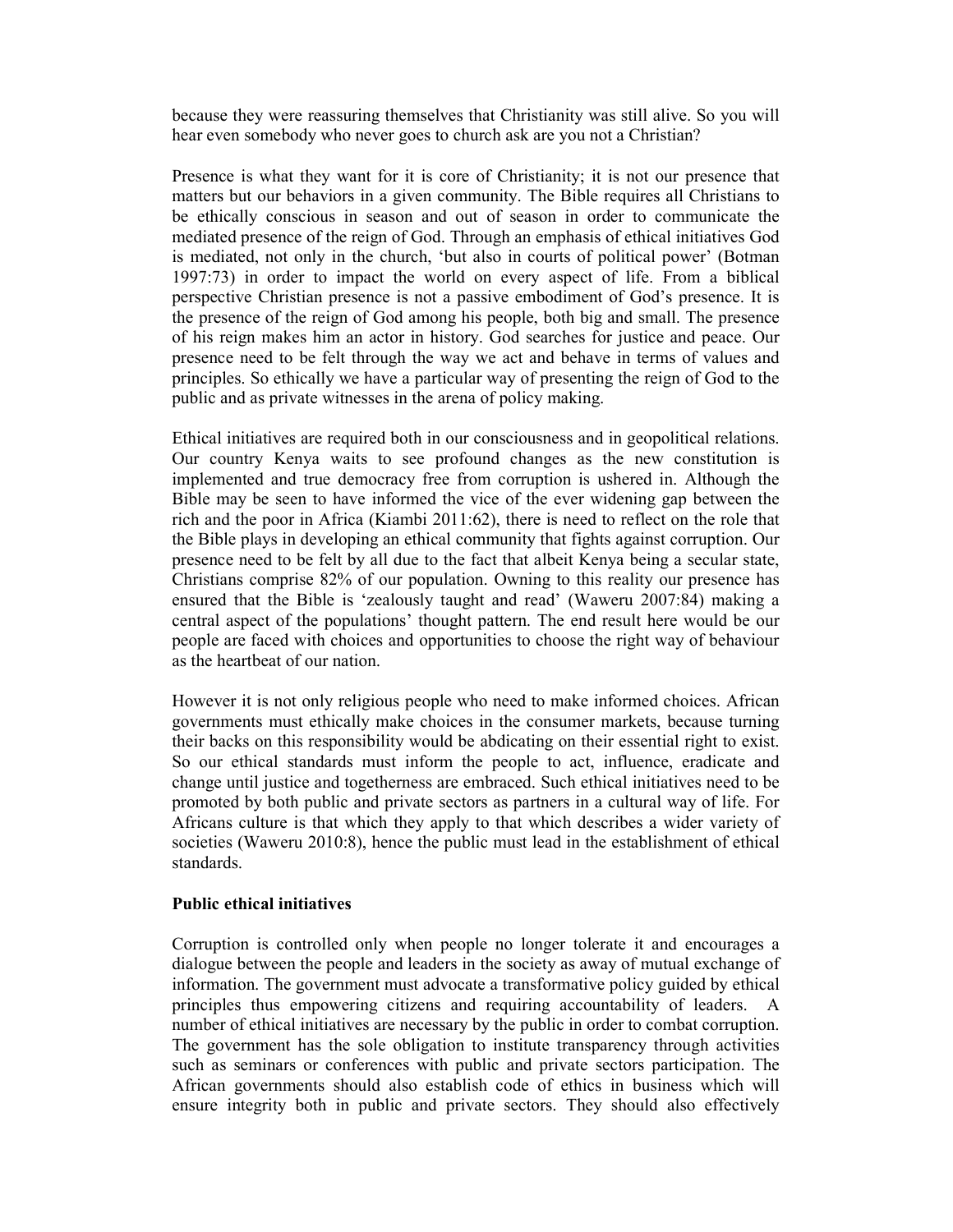mobilize the citizens to regain their voice in real decision making in the governance of their countries. The ethical standards are possible when the individual citizens are empowered, and the government becomes truly responsible and accountable in establishing:

 $\rightarrow$  Systems to facilitate the examination of decisions and actions of public officials in demanding an end to corruption as well as a public political life based on transparency, accountability, and equal opportunities.

 $\rightarrow$  A system of empowerment of citizens to develop skills to recognize and acknowledge their rights and hence fight corruption.

 $\rightarrow$  A system to improve performance by developing ethical leaders and a participation that is all inclusive in leadership and in addressing corruption based on ethnic and political affiliation.

 $\rightarrow$  A system to dissuade the public from either working or cooperating with leaders and elites who have a corrupt characteristics.

 $\rightarrow$  A system that reinforce and consolidate the common objectives of the society and making the citizens understand they are responsible for their conducts in obeying the rules.

These initiatives would succeed once the government has established professionalism in the public service and discipline in financial management. The implementation would be possible through oversight committees to ensure ethical standards are adhered too, particularly in enabling civil society to engage in participatory governance. Therefore the governments of Africa need to establish ethical standards which will help to eliminate corruption, political, economic, and social evils currently are facing the continent. By so doing the private sector will equally be encouraged to acquire ethical standards that will shun corruption and other evils affecting humanity.

Private sector ethical initiatives

Business enterprises have to recognize their role in combating corruption in the society. Ethical standards are a must in private sectors if the African continent is going to survive this evil haunting us everywhere. The companies need to establish ethical initiatives that are to be identified with their operations and its people:

 $\rightarrow$  There must be acceptable styles of management to which the cooperation's' executives are required to subscribe.

 $\rightarrow$  There must be systems for monitoring actual practice in the management of the companies' affairs.

 $\rightarrow$  There must be systems of open and frank sharing of information which is relevant to fulfilling company's objectives.

 $\rightarrow$  There must be systems of ensuring social responsibility obligations are taken seriously particularly in offering support to the development of the society and that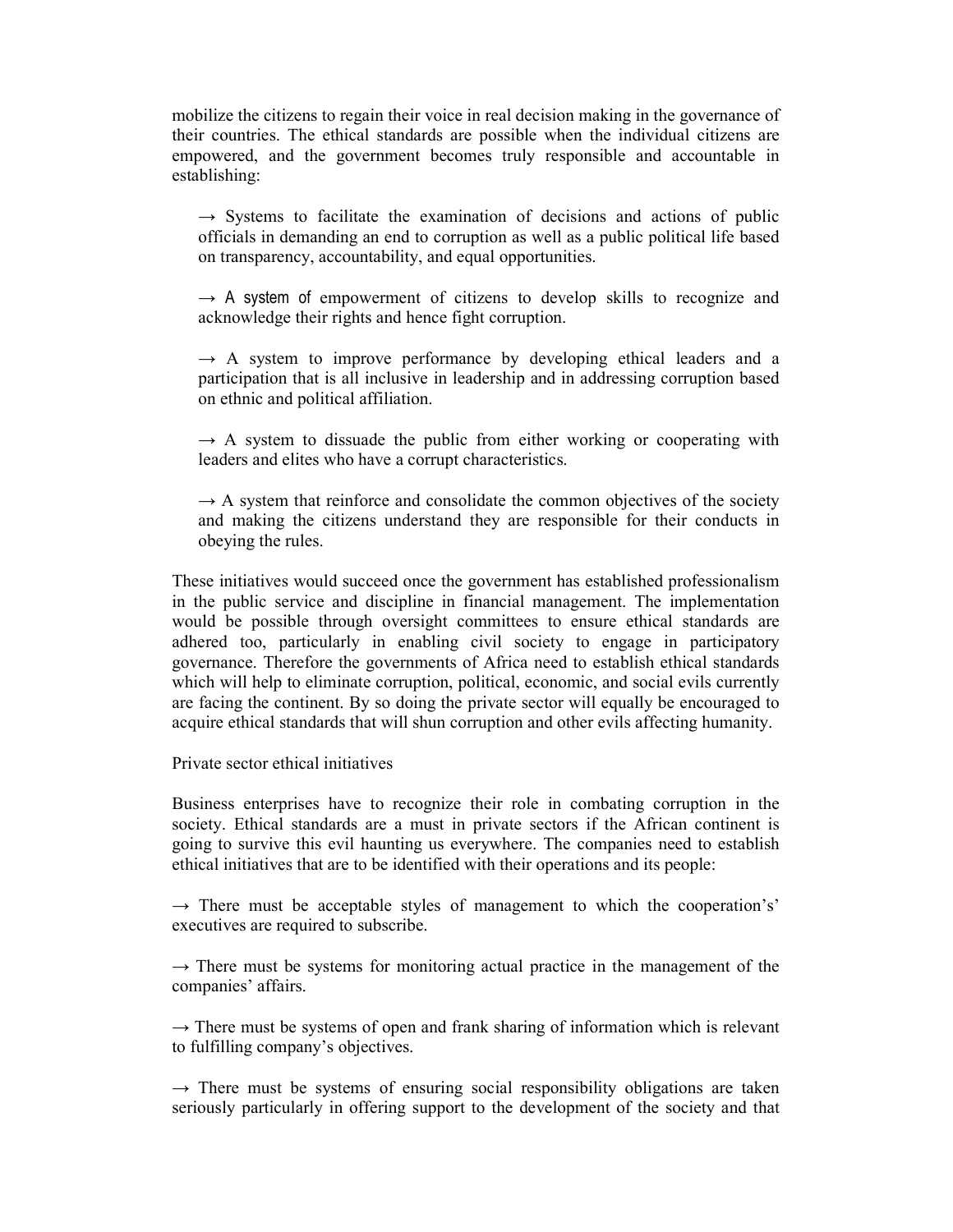companies do not participate in violating the values and norms reflected in the traditional culture of the people.

There must be systems to ensure that companies' top management 'walks the talk' and steps are taken against them if they violate the ethical standards of business integrity which the companies seek to promote.

### **The Public and private sector partnership**

The public and private sector need to recognize in mutual respect each others role in addressing corruption issues. These two institutions share a common concern for the well being of the continent and its people and an ethical mission to fight corruption by raising accountability, opportunity and empowerment for all ethnic groups within the continent. The institutions require accepting the responsibility of inspiring the people to be the center of development. Also improve the ethical dimensions of life as an essential component of development in order to work with the people for a people driven development. Such would result to a commitment that would protect the natural environment, good governance and the fight against corruption.

This partnership should be active in promoting ethical standards necessary for development. But there is need to recognize that both institutions are limited in understanding and in carrying out their missions of eradicating corruption. Therefore there is need to seek an improvement in mutual understanding in order to hold each other to mutual accountability. To this partnership the public sector brings a wide and varied experience in dealing with corruption issues, while the private sector would bring a wide experience in research and information on how to combat corruption.

The private sector has access to both national and international skills to fight corruption, while the public has a global perspective, financial and professional sources for the same. Hence the private sector adds its ability to influence constructively, based on its role and position as the ethical conscience of the continent, its closeness to the business and its own accountability to the shareholders.

In this partnership the church will get a space as part of private sector in Africa and help in shaping of the people through biblical ethics. The church has been the center of liberation, transformation as well as improving human dignity for all people. Therefore the church as an institution seeks to hold forth humane and spiritual values to underpin social, political and economic development. Such values have kept the church close to the people in ways the public sector is not. The church is the voice of the society and can speak for it truthfully and forcefully against corruption. So the church needs to intensify and share with the public its own research on the voices of the people based on the church's understanding of corruption from a religious, family, ethical and a cultural perspective. By so doing the church will develop a community of responsible citizens.

## **Being responsible citizens**

In Matthew 28:18-20 we encounter the great commission' Go and make disciples of all nations'. This is not a request but a command with political overtones concerning ethical initiatives. This is one of the most misinterpreted texts in the Bible; people are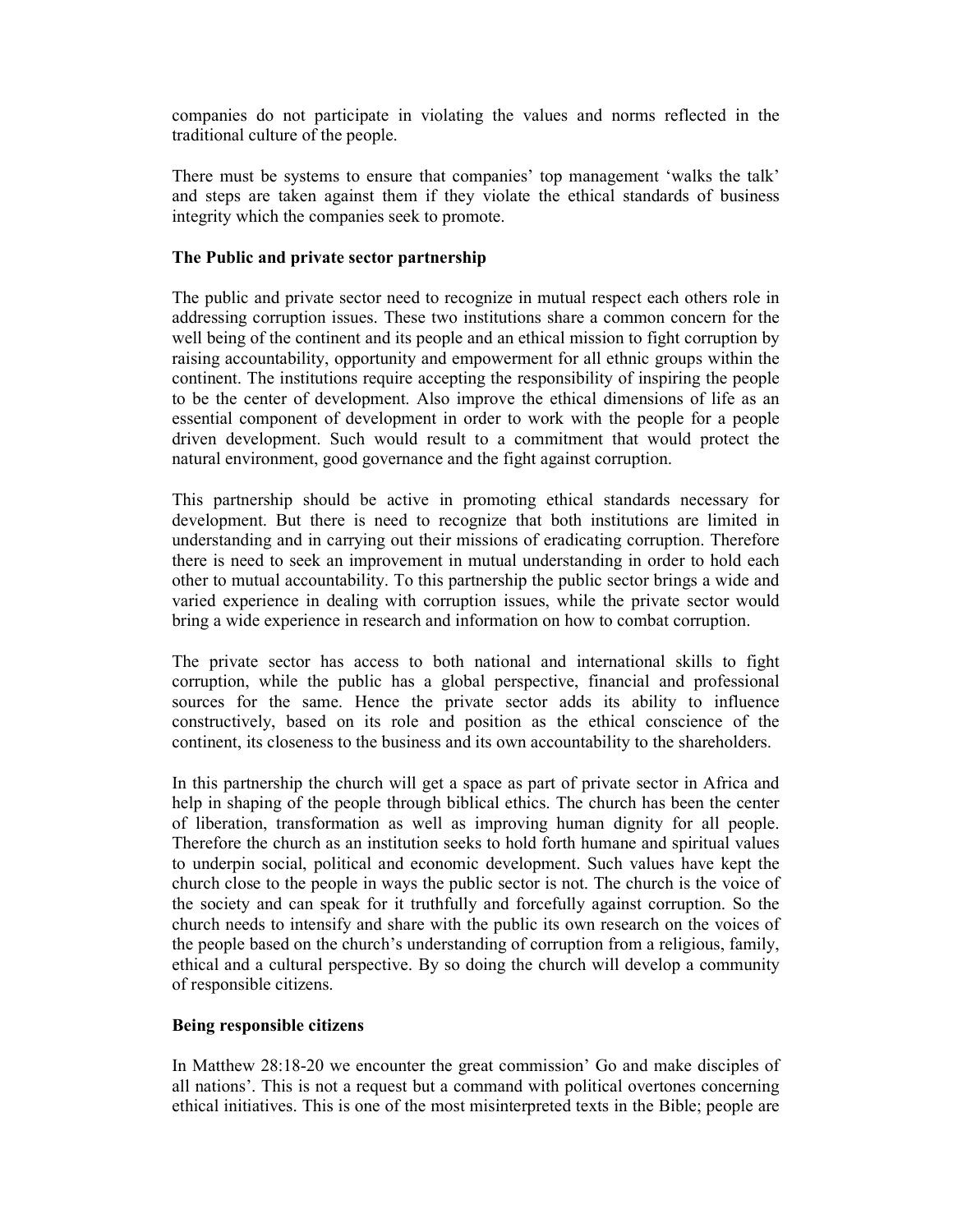not commanded to make disciples of denominations but disciples of nations which refer to the citizenship of a people. So our main interest should not be to baptize the individuals as a process of making them members of our churches but members of a political community free from impunity and corruption and as disciples of a nation or a state (Matthew 28:19).

Therefore in this text our political concern has been spelt out. Our interest is to make good disciples of the state rather than Christianize the state. We deal with politics as it affects the communities within the state, for unto us is given the authority in heaven and on earth to develop the discipleship of our continent (Matthew 28:18). This means that politics is part of the great commission whereby political theology will help to establish a discipleship that informs our identity. We are commanded to fight against corruption through making good disciples (28:20).

# **Good discipleship by public and private sectors becomes our identity**

When we talk about identity, we refer to the cultural as well as sociopoliticaleconomic and religious way of life. Any attempt to avoid living under a collective social-religious canopy has serious repercussions to any given society. As a people of one nation, one continent and one world of Christianity we must be able to identify with our culture (faith), economy and politics. These three areas address our wholeness in such a way that any attempt to separate them fails to deal with our bipolar nature (roots question as well as material foundation of who-am I question), making us foreigners to ethical initiatives deliberated above.

We are a cultural society (religious) on one hand always seeking for identity and meaning. Oppressed people will continuously seek ways to establish roots which informs their identity. On the other hand there is need to acknowledge the existence of an inherited identity which cannot be divorced form a constructed identity. This means that identity is not only informed by roots but also by Christianity and it is also strongly rooted in politics and economy. Identity sprouts not only on the roots of religion but also within the fundamentals of rights and resources. It is not ethical enough to have a private religious identity only but also to be able to access as well as control shared resources and human rights in order to identify yourself. In philosophical ethics this is the area of our concern as we engage in the business of making 'disciples of good ethical standards'. This means that to have a private Christian identity is not enough, but rather having to have access and control to shared resources and human rights becomes our key identity (Botman 1997:76). In other words we become ethical people when we share as Christians in politics, economy and cultural standards as determinants for our political morality.

## **Identity makes us understand the political community**

Addressing the issue of the political community requires that we overcome the church sectarian view in which it places itself when dealing and expressing its role in political processes. So serving the Lord by doing justice and working for a society free of corruption requires that we understand the nature of the political community. My assumption here is that we all live in a political community. The church which is part of the private sector in this country is part of the community as a witness of the rule of God. The political community has a property which we call public. This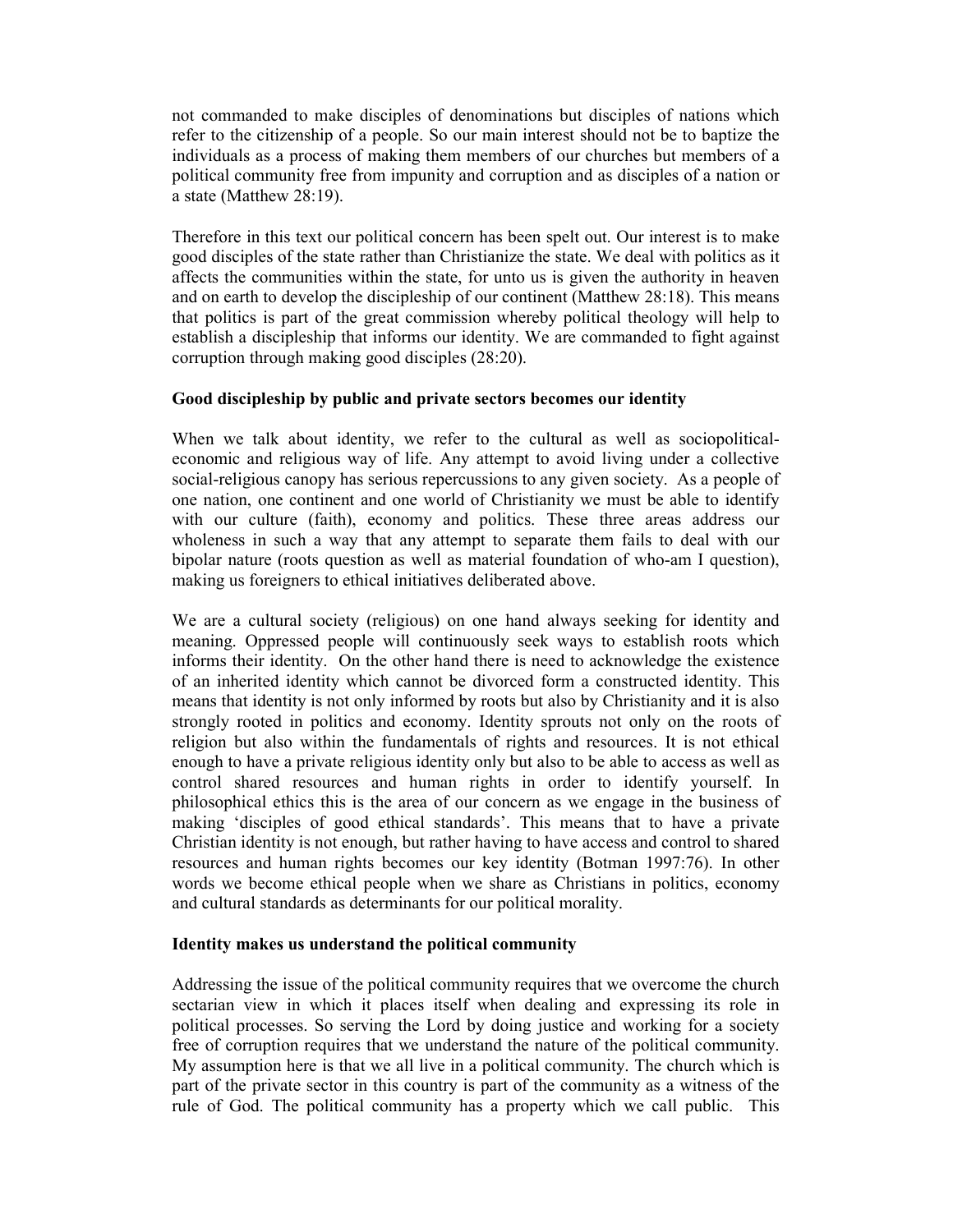public as the government is represented in all levels of administration. The church joins this political community with an interest of entering into dialogue with the government as the authority of that political community. But we do so as we initiate the reign of God, at the same time church function in that community not only in critical solidarity with it, but also with private sector.

We really need to avoid corruption and opt for a democratic government ruled by the 'will of the people' rather than the will of the individual which is often the source of impunity. So the community ethics informs the people 'to will' something, ethics shapes the will of the people. It is commonly believed that if people can access power through parliamentary representation, judicial appeals and public hearings, then their political community is responsible and accountable. This is not true and Christians must hold a different view. If we are to obey laws then we need a legitimate framework for participation in the process whereby laws are made, as an ethical process. The church ought to have a legitimate, unique and ethical role in the processes of the political community.

The political community must take the responsibility as an instrument of justice and peace in the society. The church should not join the interest groups' politics which are so rampant in Africa today. We know that such groups' politics endangers the true responsibility of government, which is to serve the public and the common good of the society. Sometimes individuals are allowed to posses so much power over the government that it effectively made unable to combat impunity that leads to corruption. Discipleship both from public and private sectors is the mode of Christian participation in politics that allows the Christian to practice ethical standards. From a Christian philosophical point of view public justice rather than national interest ought to serve as the highest ethical standards. Hence we need a paradigm shift into a new movement.

Africa is enigmatic. An enigma is something that is hard to explain or understand. It is said that Africa is the centre of Christianity and is full of resources yet her people are the poorest, corrupt and the mother of impunity. Ethical initiatives established by both the public and private sector partnership should influence the political community and assist it in performing its official responsibility of fighting corruption as well as eradicating poverty as a process rather than an event. There should be an understanding in the process of action taking place on an issue to issue basis, and the church thus is more likely to be reactive rather than proactive. When systems are wrong the government will act and the church is left to react after the action has taken place. Political parties, special interest groups are left to make the rules, set the agenda and dictate the nature of the game.

True Christian experience must be comprehensive and sustained. We require comprehensive and sustained participation in the political community. The church needs to be active in the full process setting the agenda, making the rules and critically examining the outcomes.

## **Conclusion**

The Christian society can no longer boast the final word on the formation of the community whether political or social-economic. It joins the political-social economic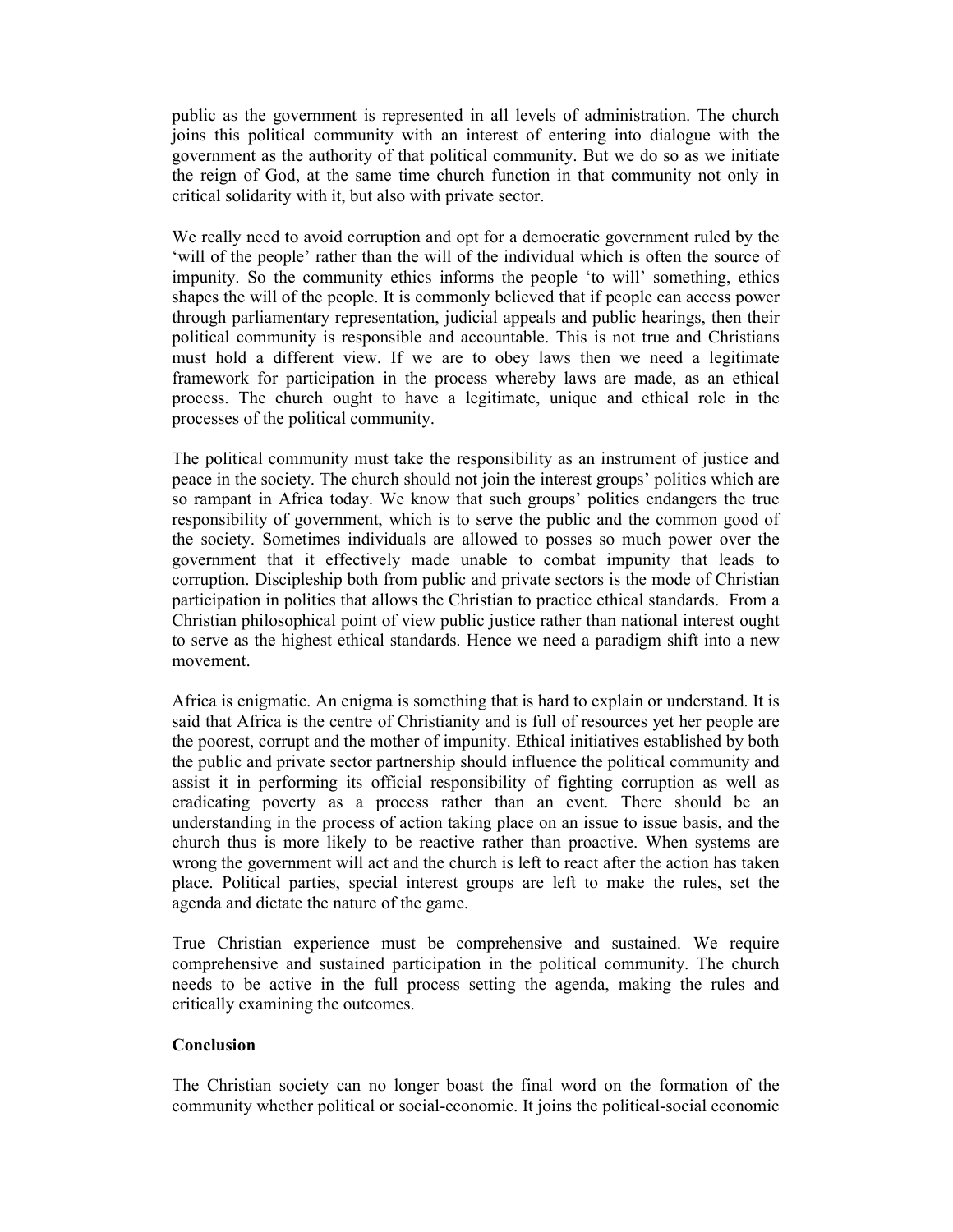community in all its diversity. No clear cut lines are to be drawn between public metaphors and private sector metaphors. There is need for a new language to evolve which should be understood by those in public as well as in ecclesial settings. Christians are called to speak against corruption as well as other evils affecting the society without favour or fear. The word of the reign of God should be spoken in all aspects of the society in such a way that the world should be changed by it. Let us develop a new and more responsive style of leadership that is corrupt free, poverty eradicating, and one which is against ethnic hatred. People should be encouraged to exercise not only their rights but to meet their obligations within the rule of law, while ethical standards (justice, honour, integrity) that have fallen in disuse are being reestablished. Everyone must be reminded that individual accountability is necessary, desirable and inescapable (Romans 14:12).

Of course such a move will disturb the people, but they will obviously surrender to the self-validity enshrined in the gospel of Christ. People will then experience a Christianity of motivation and action. The church becomes a forum for both leaders and followers in the society where nobody will feel threatened with loss of authority or integrity; here we all become ethically motivated in action as Disciples of Christ and good citizens at our very best? The quest for dignity depends on how successfully Africa's people manage to struggle out of this dehumanizing behaviour of corruption which afflicts the community. Through the help of the church Africa must reaffirm, in words and ethical action, that the goal of leadership is first and foremost the promotion of the well-being of the society rather than of an individual.

Both the public and the private sectors should strengthen democratic leadership to ensure that its people live in freedom and peace by establish ethical standards based on the principles of transparency.

### **References**

1. Ahmad, A 1996. The Politics of Literary Postcoloniality. In P, Mongia (Ed). *Postocolonial Theory: A Reader*. London: Arnold. (1996) p, 276-293).

2. Alston J 2009. Un Special Report on Impunity in Africa.

3. Belshaw D *at e*l 2001. Faith in Development: Partnership between the World Bank and the Churches of Africa. Oxford: Regnum Books International.

4. Botman RH 1997. Towards a World-Formative Christianity in South Africa, in Faith in Development: partnership between the World Bank and the Churches in *Africa* (Ed). Belshaw *at el.* Oxford: Regnum Books International.

5. Githu M 1995. Ethnicity and the Renewal of Competing politics in Kenya. In H Glickman (Ed). *Ethnic Conflicts and Democratization in Africa*. Atlanta: The African Studies Association Press.

6 Kimathi L 2010. Whose Truth, Justice, and Reconciliation? Enhancing the Legitimacy of the Truth, Justice and Reconciliation Commission among Affected